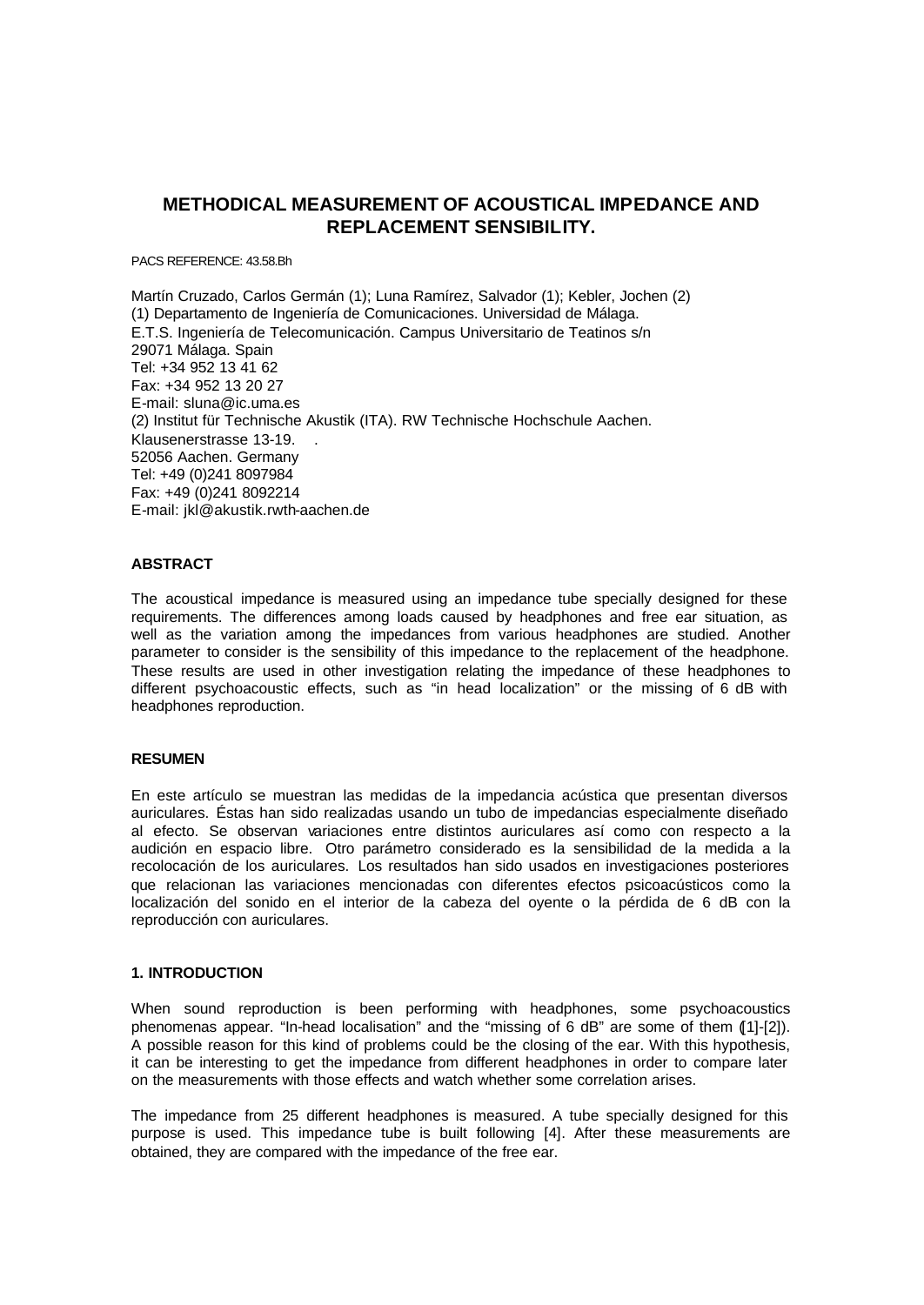The physical basis of impedance acquisition, as well as the procedure used together with the headphones analysed, is described in section 2. Section 3 shows the impedance measurements and the replacement sensibility of these. Finally, section 4 outlines the conclusions reached with this work.

### **2. MEASUREMENT DESCRIPTION**

#### 2.1 Physical Basis

The measurement scheme consists in the impedance tube with a loudspeaker placed at the end. The loudspeaker generates a stationary wave. The sample to be measured, the headphone in this case, is located in the other tube input. The pressure in two different points placed along the tube is obtained. With these two measurements, it is possible to obtain the complex amplitudes of the emitted and reflected waves. With this information, the headphone reflection can be easily calculated and, consequently, the impedance. Figure 1 shows this description.

The clasical characteristic equations of a plane wave for the sound pressure  $p(x,t)$  and the vibration velocity  $v(x,t)$  along the 'x' axis are presented in (1.1) and (1.2).

$$
\underline{p}(x,t) = \left(\underline{p}_t \cdot e^{-jkx} + \underline{p}_r \cdot e^{jkx}\right) \cdot e^{jvt} \tag{1.1}
$$

$$
\underline{\hat{\nu}}(x,t) = \left[ \underline{\nu}_t \cdot e^{-jkx} - \underline{\nu}_r \cdot e^{jkx} \right] \cdot e^{jvt} \, \hat{x} \tag{1.2}
$$

It is a well-known process to get the reflection coefficient from (1.1) and (1.2). This is shown in (1.3), where *Z<sup>L</sup>* is the characteristic impedance, a scalar value that only depends on the medium, free space in our case. Therefore, it is a fixed value.  $Z_A$  is the impedance at the end of the tube (*x=0*). It will be the headphone impedance in our future measurements. The relationship between  $Z_A$  and  $Z_L$  is also expressed with the  $m$  factor, (1.4).

$$
\underline{R} = \frac{\underline{p}_r}{\underline{p}_t} = \frac{\underline{p}_0 - Z_L \cdot \underline{v}_0}{\underline{p}_0 + Z_L \cdot \underline{v}_0} = \frac{\underline{Z}_A - Z_L}{\underline{Z}_A + Z_L}
$$
(1.3)  

$$
\underline{m} = \frac{\underline{Z}_A}{\underline{m}} = \frac{1 + \underline{R}}{1 - \underline{R}}
$$
(1.4)

Now it is necessary to obtain 
$$
\underline{R}
$$
 starting from the complex pressure measured in two different points along the tube. The first measurement point will be situated at a distance  $T$  from the end of the tube. The second point will be separated 's' from this first point, as shown in Figure 1.

*R*

−

1

*Z*

*L*



**Figure 1:** Diagram of the impedance tube.

Using equation (1.1), the pressure in points 1 and 2  $P_1$  and  $P_2$  respectively) can be expressed as showing in (1.5) and (1.6).

$$
\underline{p}_1 = \underline{p}_t \cdot e^{jkl} + \underline{p}_r \cdot e^{-jkl} \tag{1.5}
$$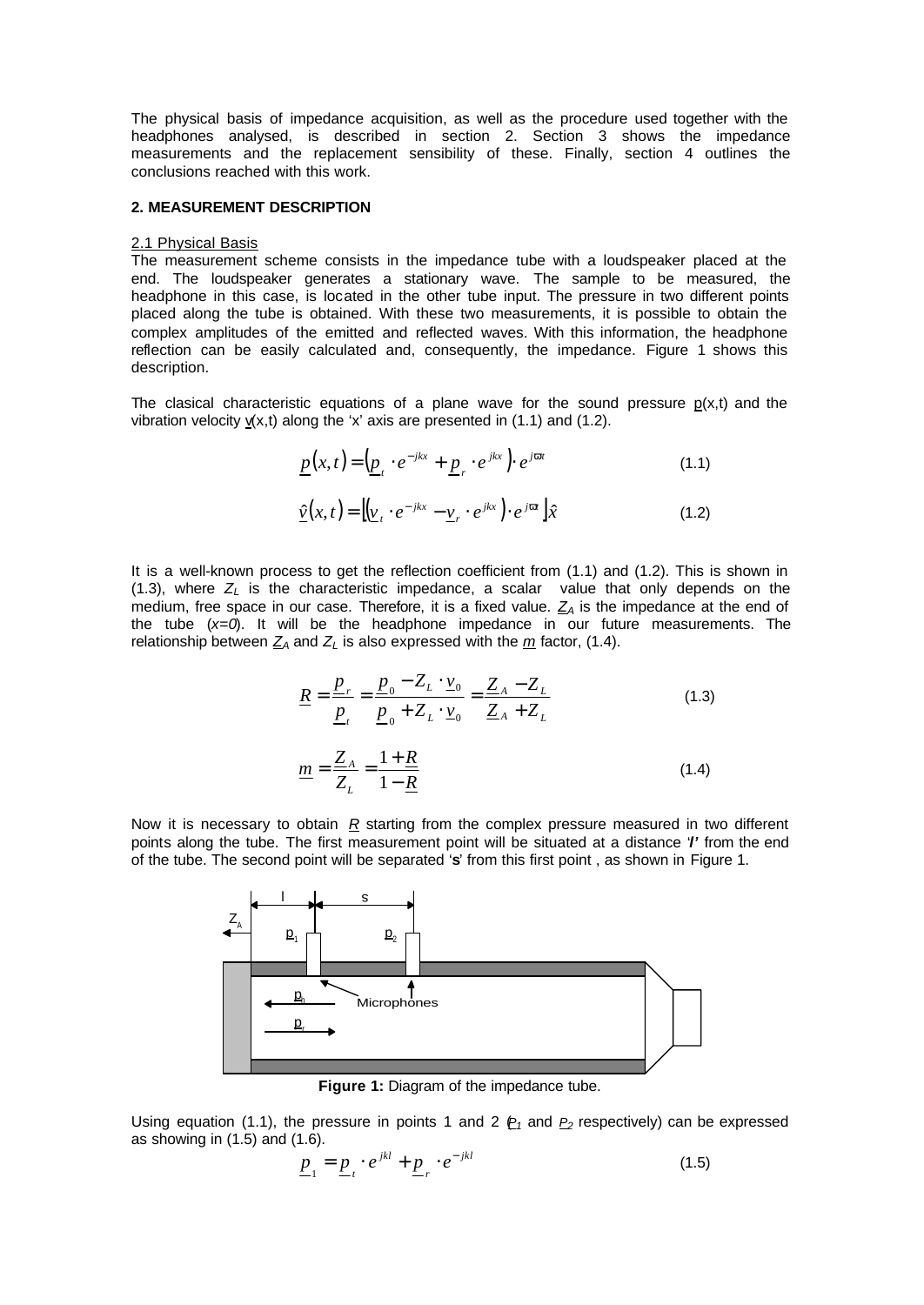$$
\underline{p}_2 = \underline{p}_t \cdot e^{jkl} \cdot e^{jks} + \underline{p}_r \cdot e^{-jkl} \cdot e^{-jks} \tag{1.6}
$$

Now, solving expressions (1.5) and (1.6) for  $P_t$  and  $P_r$ , (1.7) and (1.8) are calculated.

$$
\underline{p}_{t} = e^{-jkl} \frac{\underline{p}_{2} - \underline{p}_{1} \cdot e^{-jks}}{e^{jks} - e^{-jks}}
$$
\n(1.7)

$$
\underline{p}_r = e^{-jkl} \frac{\underline{p}_1 \cdot e^{jks} - \underline{p}_1}{e^{jks} - e^{-jks}}
$$
(1.8)

Substituting expressions (1.7) and (1.8) in (1.3), the reflection factor can be expressed as,

$$
\underline{R} = \frac{\underline{p}_r}{\underline{p}_t} = e^{j2kl} \frac{\underline{p}_1 \cdot e^{jks} - \underline{p}_2}{\underline{p}_2 - \underline{p}_1 \cdot e^{jks}}
$$
(1.9)

It has been shown that it is possible to get the impedance at the end of the tube starting from the reflection value. Therefore, the impedance at the end of the tube can be calculated from the pressure of points 1 and 2.

Using this method, critical frequencies appear when the wavelength,  $\lambda$  is multiple of half of the distance between the two points used in the measurements, *s/2*. When the distance between the two microphones can be expressed as  $n\frac{1}{2}$  with  $n \in \{1,2,3,...\}$ , it is not possible to calculate the impedance, since the pressure measured in these two points is the same. To solve this, a new third measurement, *P3*, is included.

Using measurements from points 1 and 2 and from points 1 and 3, two different calculations of the reflection are obtained,  $R_1$  and  $R_2$ . Distance between point 1 and 3 should not be a multiple of the distance between point 1 and 2, *'s'* in Figure 1. This way, the critical frequencies for the two calculations will not be the same. From these two reflection coefficient and equation (1.3), it is easy to obtain the respective impedance measurements,  $Z_{A1}$  and  $Z_{A2}$ . The final impedance is obtained from the equation (1.10).

$$
\underline{Z}_A = \frac{\sin^2(ks_1) \cdot \underline{Z}_{A1} + \sin^2(ks_2) \cdot \underline{Z}_{A2}}{\sin^2(ks_1) + \sin^2(ks_2)}
$$
(1.10)

The calculation of the three pressure points are not carried out at the same time, since only one microphone is used. Instead of that, they are done consecutively with the same microphone. All the conditions during the three measurements must remain. If not, the obtained impedance would not be right. So, the position of the headphone must be the same.

#### 2.2 Description Of The Measurement Procedure

An artificial pinna made of plastic is placed at the tube ending. Moreover, different headphones are placed at that point as well. With the approach presented in previous section, the impedance presented from inside the ear outwards by headphones and pinna (i.e. no headphones is measured. As seen above, to get one impedance measurement, three pressure points must be taking into account. The headphone is not moved during the three pressure points analysis. Once the impedance is obtained, the process is repeated without any headphone displacement. If the new impedance is the same as the previous one, it is considered right. If not, two new measurement are made until they are the same.

Once it happens, the headphone is moved in order to see the replacement sensibility and a new measurement process (the paragraph above) for the same device starts. Three different measurements of left and right side headphone are performed. When the six measurements are over, a new headphone model is placed at the end of the tube. Twenty five different models are considered (Table 1).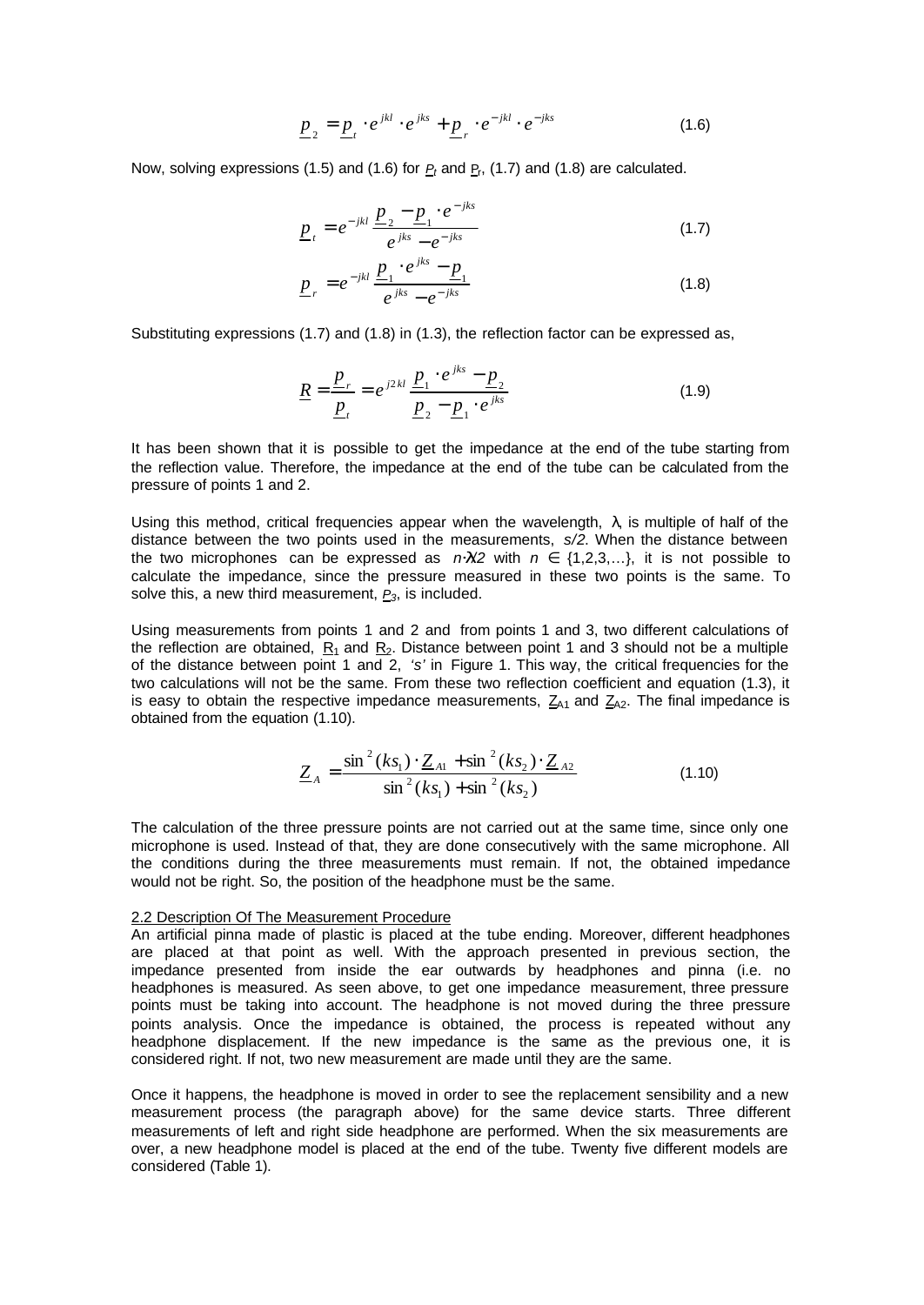The measurements do not take place in any special equipped room. It is known for previous experiments that this fact does not distort the obtained measurements (5). The measurements are carried out using the software *Monkey Forrest* (*MF*) developed by ITA (Aachen, Germany).



**Figure 2:** Impedance tube with the pinna in its end.

## 2.3. Tested Headphones

The whole list, as well as some of their characteristics, is shown in Table 1.

| Ref. | Model          | Type           | <b>Openness</b> |    |                     |   |            |
|------|----------------|----------------|-----------------|----|---------------------|---|------------|
| 01   | Sennheiser HD- | Supraaural     | Closed (C)      | 12 | Senn, HD 280 Pro    | C | C          |
|      | $25-SP$        | (S)            |                 |    |                     |   |            |
| 02   | Senn, HD 580   | Circumaural    | Semi-           | 13 | Senn, HD 477        | S | <b>SO</b>  |
|      | Precision      | (C)            | opened (SO)     | 14 | Senn, HD 497        | S | SO         |
| 03   | Senn, HD 250   | С              | <b>SO</b>       | 15 | Koss R80            | C | С          |
| 04   | Senn, HD 600   | С              | <b>SO</b>       | 16 | Beyerdynamic DT 770 | C | C          |
|      | Avantgarde     |                |                 | 17 | Beyerdynamic DT 770 | C | С          |
| 05   | Senn, HD 270   |                | C               | 18 | Sony MDR CD 780     | C | <b>SO</b>  |
| 06   | Senn, HD 490   | S              | <b>SO</b>       | 19 | Beyerdynamic DT 911 | C | <b>SO</b>  |
| 07   | Senn, HD 570   | С              | <b>SO</b>       | 20 | Quart Phone 280     | C | SO         |
| 08   | Senn, HD 495-I | S              | <b>SO</b>       | 21 | Quart Phone 200     | C | <b>SO</b>  |
|      | V1             |                |                 | 22 | Beyerdynamic DT 880 | C | C          |
| 09   | Senn, MX 300   | Intraaural (I) |                 | 23 | Sony MDR-60 II      | С | <b>SO</b>  |
| 10   | Senn, MX 400   |                |                 | 24 | Stax G845           | С | Opened (O) |
| 11   | Senn, MX 500   |                |                 | 25 | Stax G846           | С |            |

**Table 1.** Headphones and their characteristics.

Circumaural headphones are those which rounds the whole ear. Supraaural headphones have a plate shape placed on the ear, and intraaural ones are sited inside it (normally used with 'walkman' devices). The openness column defines how much sound the headphone leaves to go out, e.g., a person with a closed headphone is not able to hear anything but the sound performed inside.

## **3. IMPEDANCE RESULTS**

In the this section, some figures from impedance measurements are shown. Once every value is obtained, it is compared with the pinna, or free space, impedance. This has been also measured using the same method but without any headphone. The impedances shown in plots correspond to the *m* factor, defined in equation (1.6).

## 3.1 Replacement sensibility

How the impedance changes when the same headphone is replaced over the ear is an important point and it is an absolutely normal event. These changes speak about the accuracy of the process itself.

Intraaural microphones show the greatest changes when replacement happens. Figure 3 presents the three left impedances obtained with an intraaural model. Maximums are displaced and their values are significantly different. It can be considered as logical if it is noticed that this kind of headphones block absolutely, but in a different way each time, the auditive canal.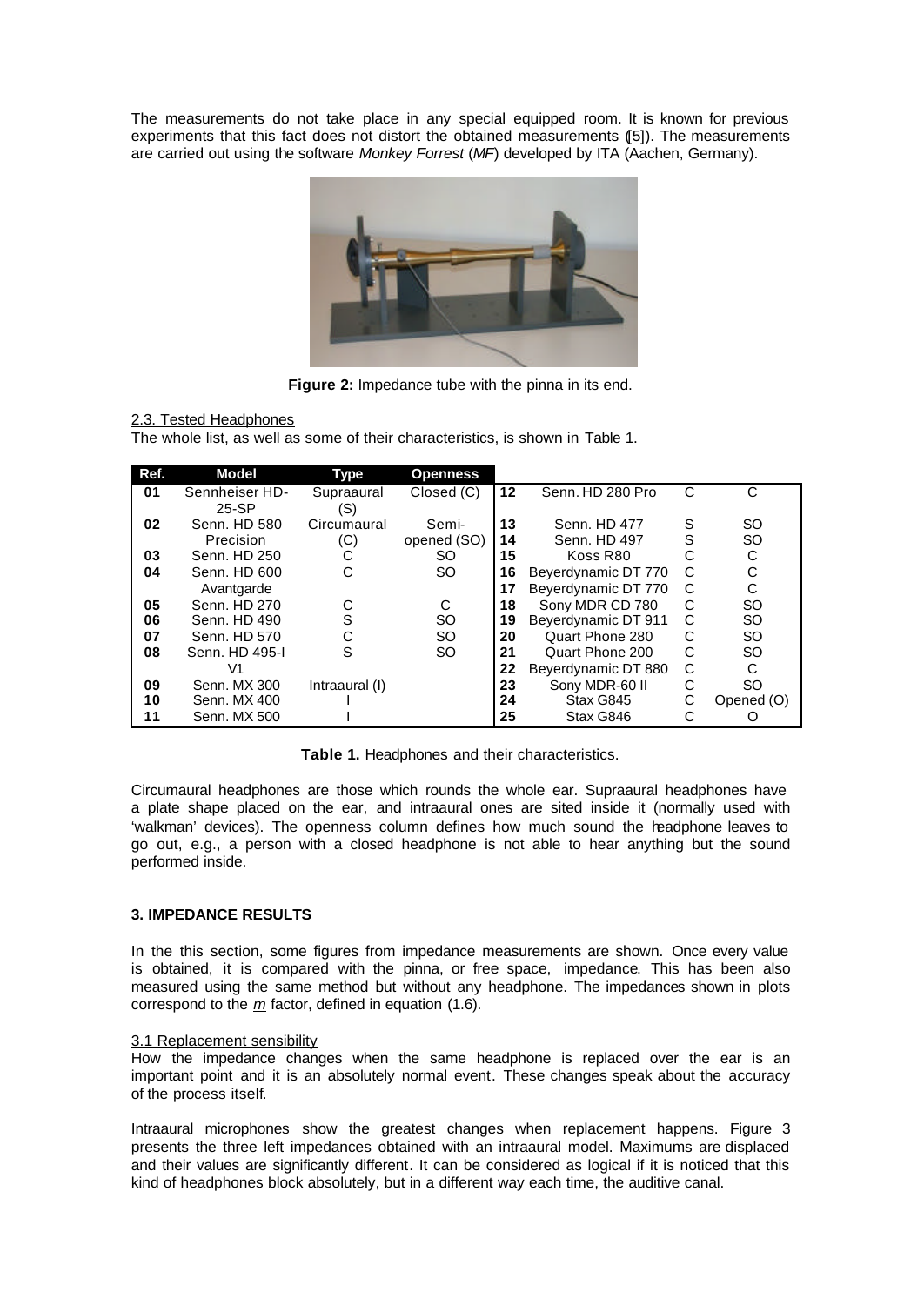

**Figure 3:** Replacement sensibility in headphone '10' (intraaural)

With the other headphone types, the measurements are much more similar, either along the frequency shape or the offset which does exist in Figure 3.



#### 3.2 Intraaural Headphones

**Figure 4:** Intraaural headphones impedance (*m*). Absolute and relative to pinna value.

Figure 4 shows again the expected behaviour. Intraaural headphones have the greatest differences in comparison to the free ear situation ('pinna' plot). The impedance shown by these headphones is much higher since the ear canal is completely blocked. This difference is higher at lower frequencies and a constant 10 dB offset can be detected. This offset lasts until 3 kHz, and then the difference between impedances gets low and fluctuates.

### 3.3. Open And Semiopen Headphones



**Figure 5:** Open headphones (related to pinna-free space value)